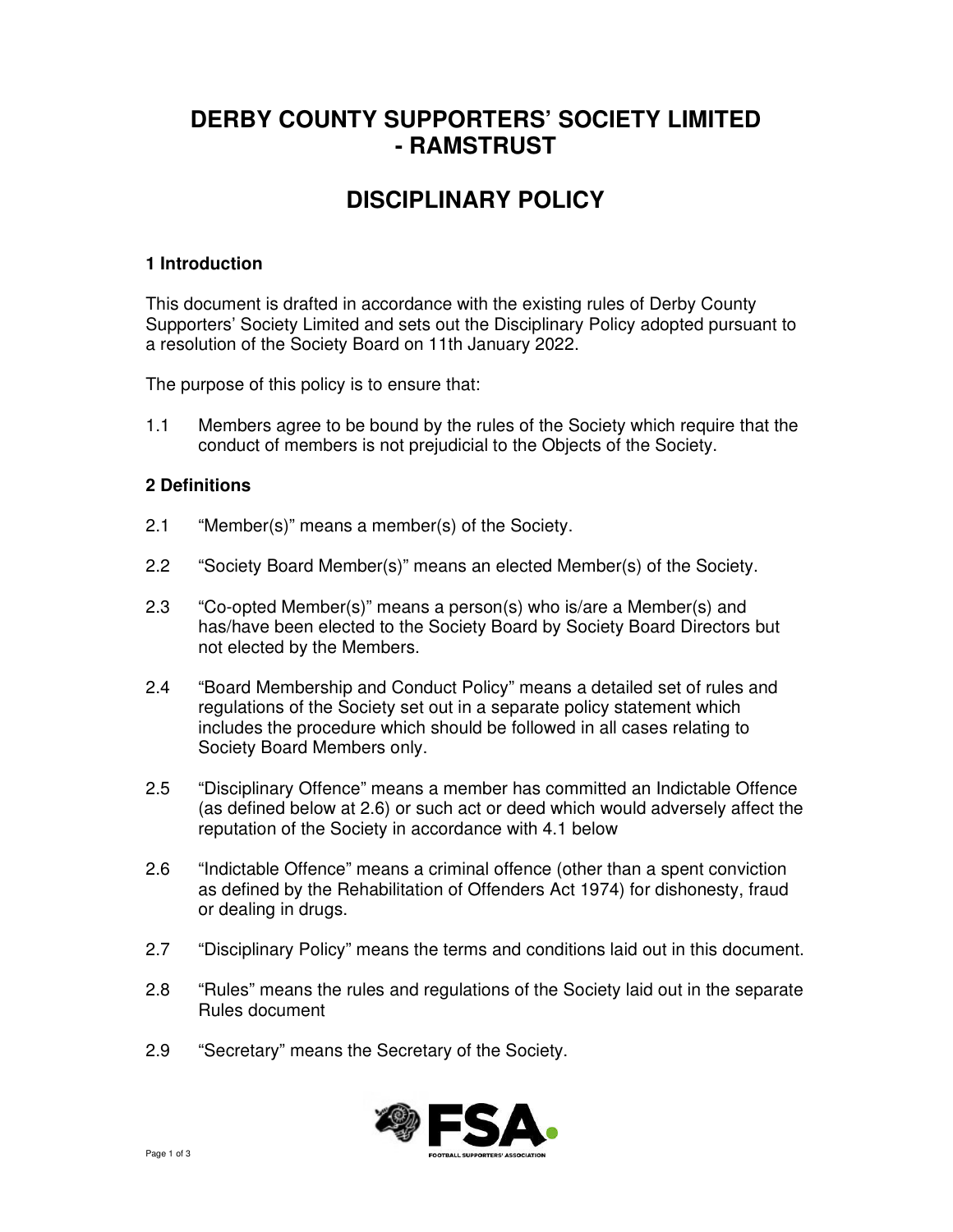- 2.10 "Chair" means the elected chair of the Society Board.
- 2.11 "Society" means Derby County Supporters' Society Limited (also known as RamsTrust).
- 2.12 "Society Board" means the Board of the Society including any Co-opted Members.

#### **3 Co-opted Society Board Members**

3.1 Co-opted Society Board Members may not serve on a disciplinary committee.

#### **4 Procedure**

- 4.1 Where any Member is deemed by a majority of the Society Board to have committed a Disciplinary Offence as defined in this document or has otherwise acted in a way which a majority of the Society Board believe is in contrast to the spirit of this document and/or the Rules, they shall be at liberty to constitute a Disciplinary Committee ("the Disciplinary Committee") to determine the facts relating to the matter and take such measures as the Committee sees fit. If the Society Board decides to constitute a Disciplinary Committee the Member(s) concerned will be suspended from membership of the Society and shall not be entitled to vote nor attend general meetings for the period of suspension.
- 4.2 The Disciplinary Committee will consist of the then Chair and Vice-Chair of the Society Board unless one or both of them is the subject of the disciplinary action, in which case another member of the Society Board will be selected by the Society Board as Chair of the Disciplinary Committee. In addition, up to 3 but no less than 2 other Society Board members (who shall not be the subject of the disciplinary action) shall sit on the Disciplinary Committee. The Chair of the Disciplinary Committee shall have the casting vote if necessary.
- 4.3 Either the Society Board or the Member(s) who are the subject of the hearing may request for an independent member to join the Disciplinary Committee. The independent member will be selected on the basis of mutual agreement, and shall for the avoidance of doubt not be someone who has served with any of the subjects of the hearing on any board or committee, and shall ideally not be a member of the Society itself.
- 4.4 In the event that it is not possible to agree on the identity of the independent member, the Football Supporter's Association (FSA) will select the independent member.
- 4.5 All members of the Disciplinary Committee shall treat its proceedings as confidential, unless the subjects of the hearing waive that right directly, or violate the confidentiality through making public comment about its proceedings.